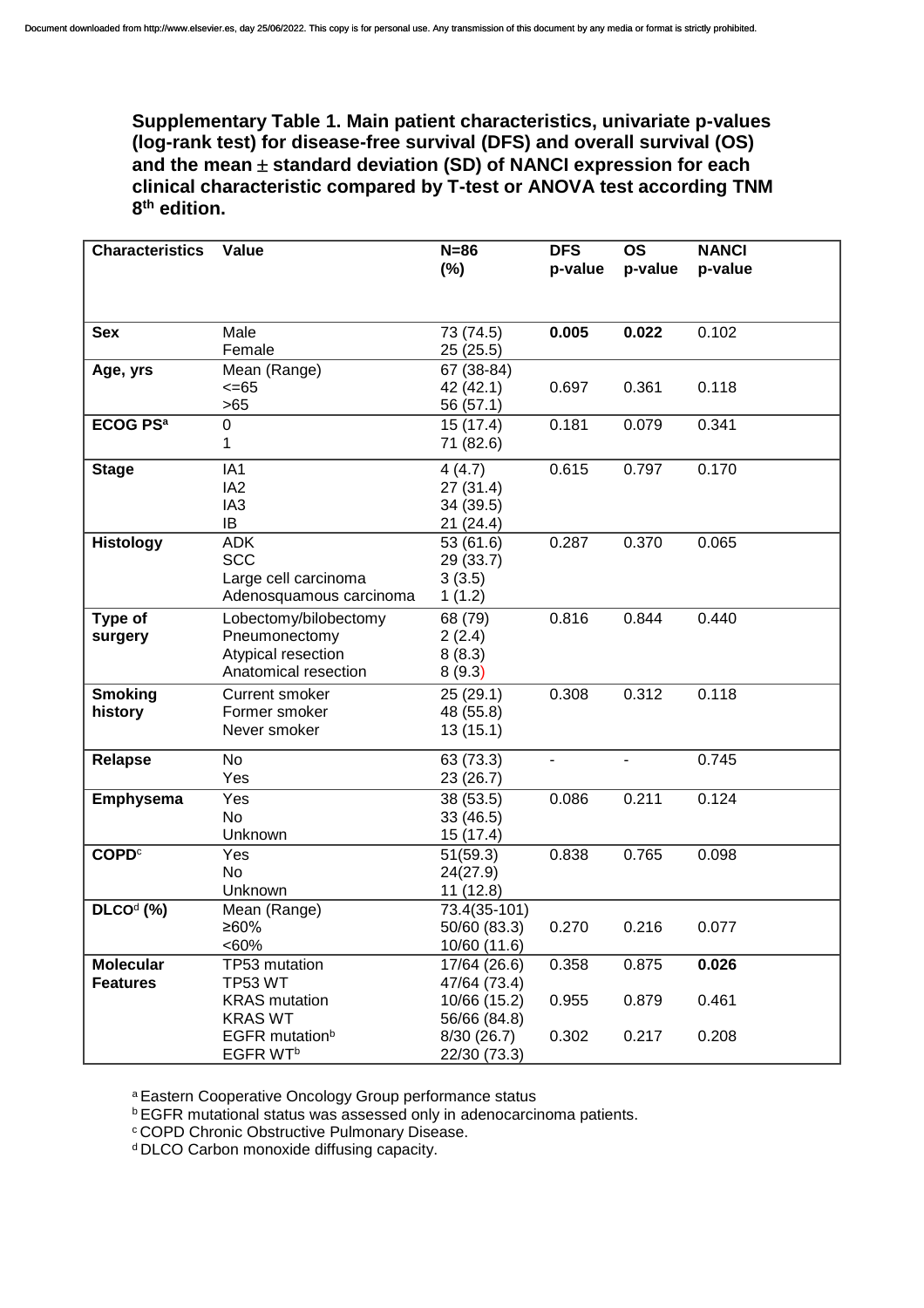

**Supplementary Figure 2.** Kaplan Meier analysis of disease-free survival DFS according to NANCI expression levels 8<sup>th</sup> TNM edition.



**Supplementary Figure 3.** Kaplan Meier analysis of disease-free survival DFS according to high/high NANCI/NKX2-1 duplex expression 8<sup>th</sup> TNM edition.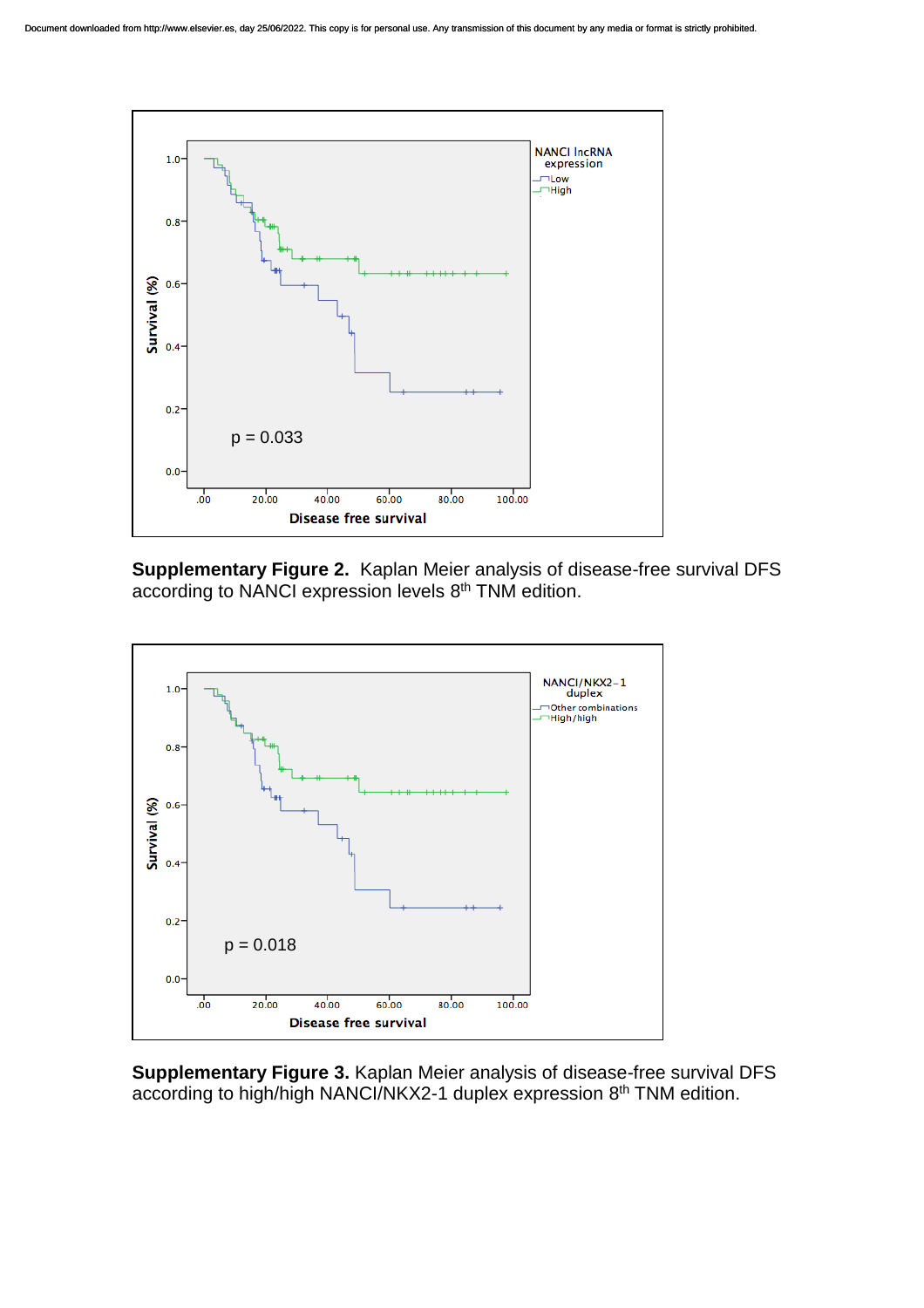

**Supplementary figure 4.** Kaplan Meier analysis of overall survival (OS)

according to NANCI expression 8<sup>th</sup> TNM edition.



**Supplementary figure 5.** Kaplan Meier analysis of overall survival (OS)

according to high NANCI/high NKX2-1 duplex expression 8<sup>th</sup> TNM edition.